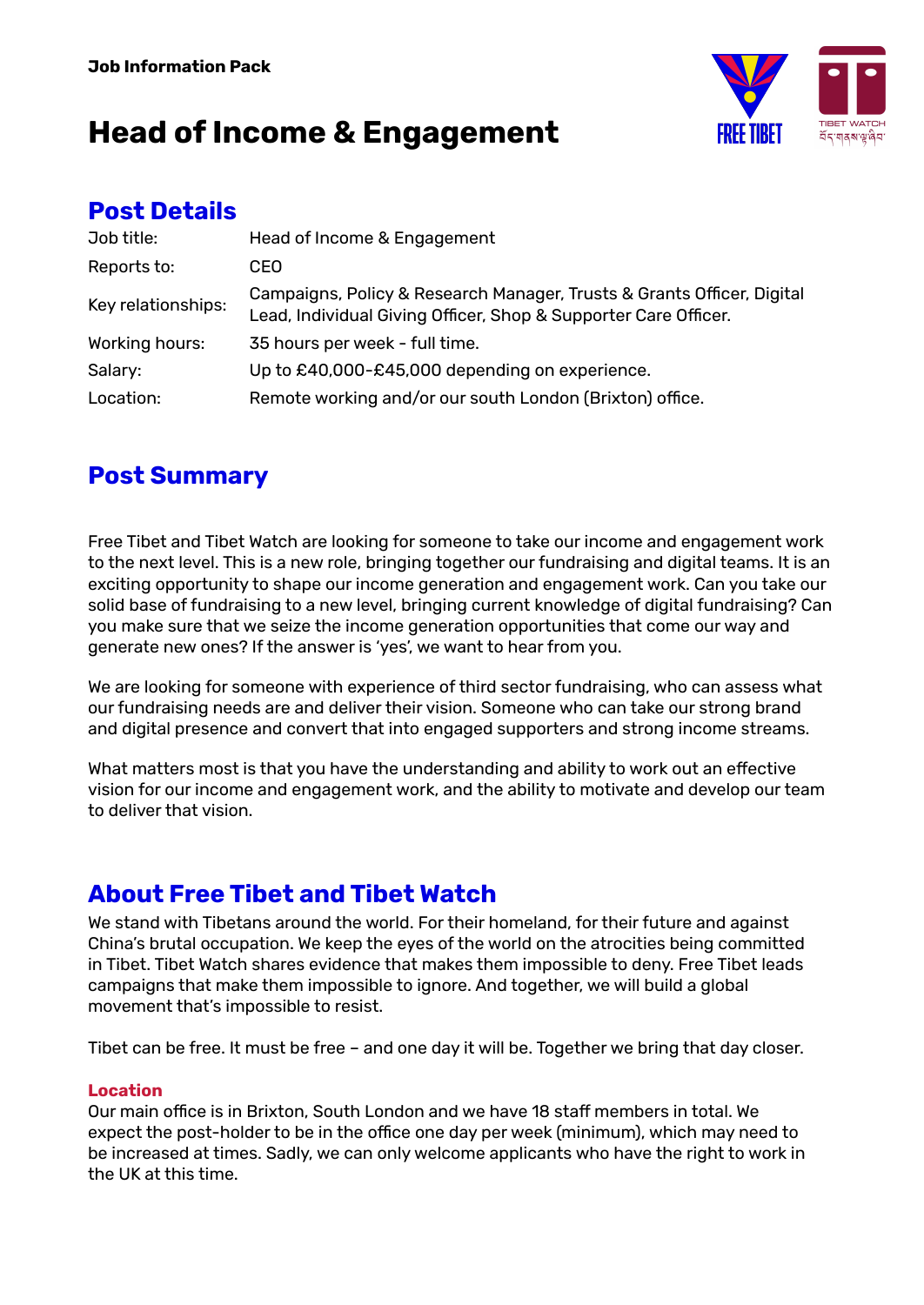

#### **Perks**

Benefits include flexible working hours (including a robust working from home policy), training and development opportunities, pension scheme, interest-free season ticket loans and a generous annual leave allowance (28 days plus public holidays of leave).

#### **Equality, diversity and inclusion**

Free Tibet and Tibet Watch are committed to encouraging equality, diversity and inclusion in our workforce and eliminating discrimination. At this time, we are actively seeking applications from women and members of ethnic minority and LGBTQIA+ groups to ensure our workforce is truly representative of all sectors of society. Suitably qualified Tibetan candidates are also strongly encouraged to apply.

Both organisations have a strong policy against discrimination based on someone's age, gender identity, disability, marriage or civil partnership, pregnancy or maternity status, religion or belief, race or ethnic origin, sexual orientation, transgender status or socio-economic background. We also welcome applications from those who wish to return to the workplace after a period of absence.

If you are interested in applying and would value an informal chat to get a better sense of our work culture, please email [sam@freetibet.org.](mailto:sam@freetibet.org)

## **Job description**

### **Income & engagement**

- Oversee all income-generation activity across the organisation. Ensure continuous improvement and innovation and an appropriate balance of fundraising activity across all streams.
- Lead on the recruitment and retention of donors, ensuring that supporter journeys are of the highest standard.
- Oversee all engagement activity, ensuring a high standard of supporter care. This includes handling supporter contact with the organisation in all its forms, all engagement activities with supporters, and ensuring our campaigns are reaching who they need to reach.
- Ensure that our digital specialists are delivering what is needed for the organisation across all platforms.
- Oversee the team's delivery of:
	- o activity of the Free Tibet online shop,
	- o trusts and grants fundraising,
	- o our legacy programme,
	- o mid and major donor work,
	- o the Client Relationship Management (CRM) system.
- Develop the annual Income & Engagement strategy, leveraging new innovations were appropriate.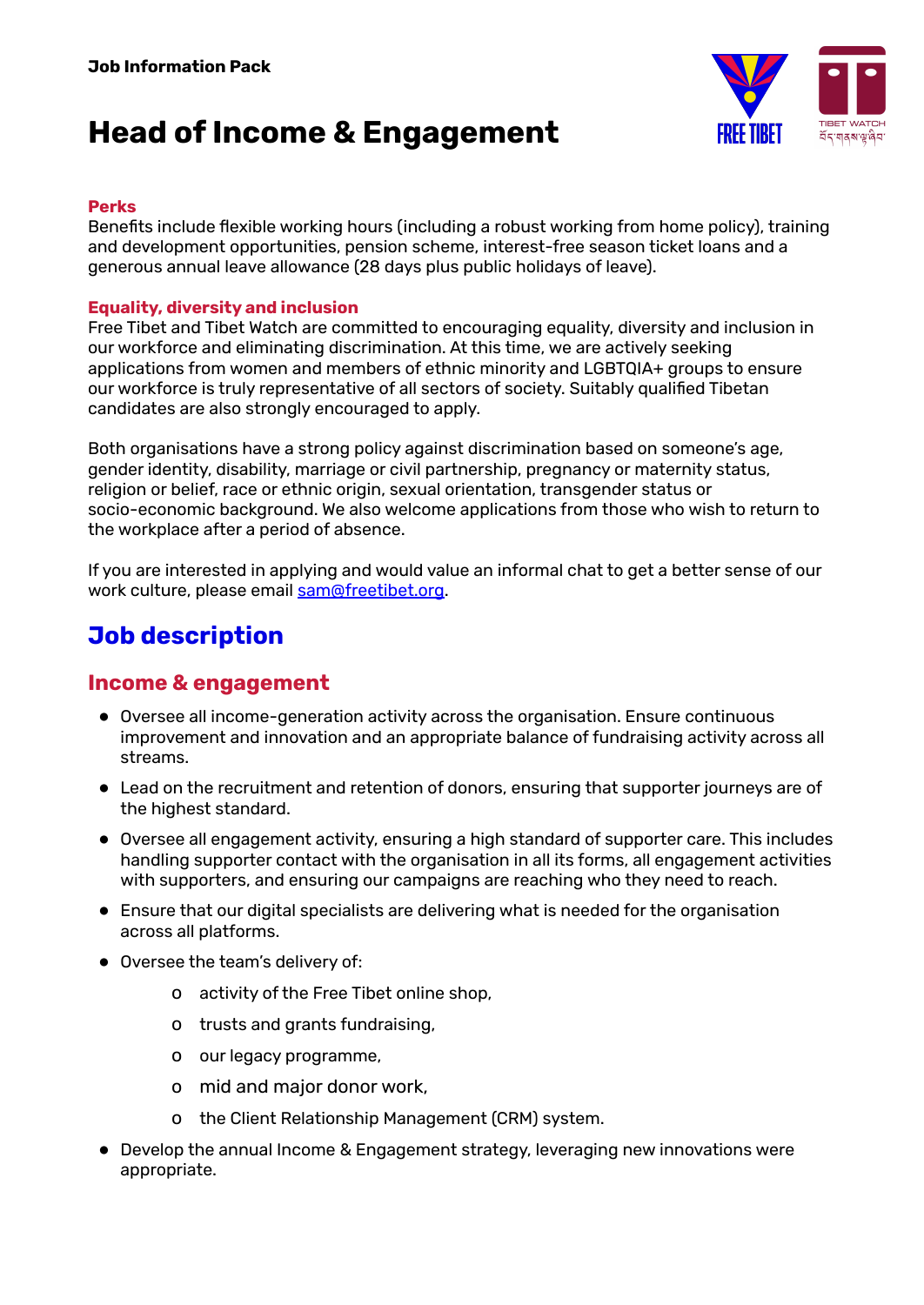

- Liaise with the Free Tibet campaigns & research team, the operations team and the CEO to ensure that campaigning, digital and fundraising activities are seamlessly coordinated.
- Shape the fundraising and digital team, developing the income generation skills and internal processes that allow for greater income generation.
- Write the income section of the annual budget for both Free Tibet and Tibet Watch and manage / report on this throughout the year.
- When needed, deliver our income and engagement activity.

### **Leadership & management**

- Line-manage the fundraising and digital teams, currently five posts, four of which are direct reports.
- Act as a leader within the organisation, deputising for the CEO when appropriate and instilling an organisational culture of fundraising.
- Lead on writing and implementing our income and engagement strategy. Work with the CEO and Leadership Team to write and deliver the overall organisational strategy.
- Take responsibility for reporting on indicators such as income, RoI and others as defined by your strategy.
- Come up with a vision for income generation and ensure that your team are invested in its success from the start.
- Working with the CEO, help the Boards to better understand and invest appropriately in our income generation and engagement strategy, reporting quarterly to the Boards' fundraising committee.

### **General responsibilities**

- Participating in regular team meetings;
- Participate in events as required;
- Ensure that volunteers working with your team are managed appropriately;
- Participating in monthly finance/fundraising meetings;
- Provide regular fundraising reports for the CEO and Boards;
- Any other tasks, where appropriate, required to ensure the smooth-running of the organisation.

## **Person Specification**

### **Essential**

- Proven ability to look at the big picture of our fundraising and prioritise what needs particular attention.
- Proven track record of delivering income across several different income streams.